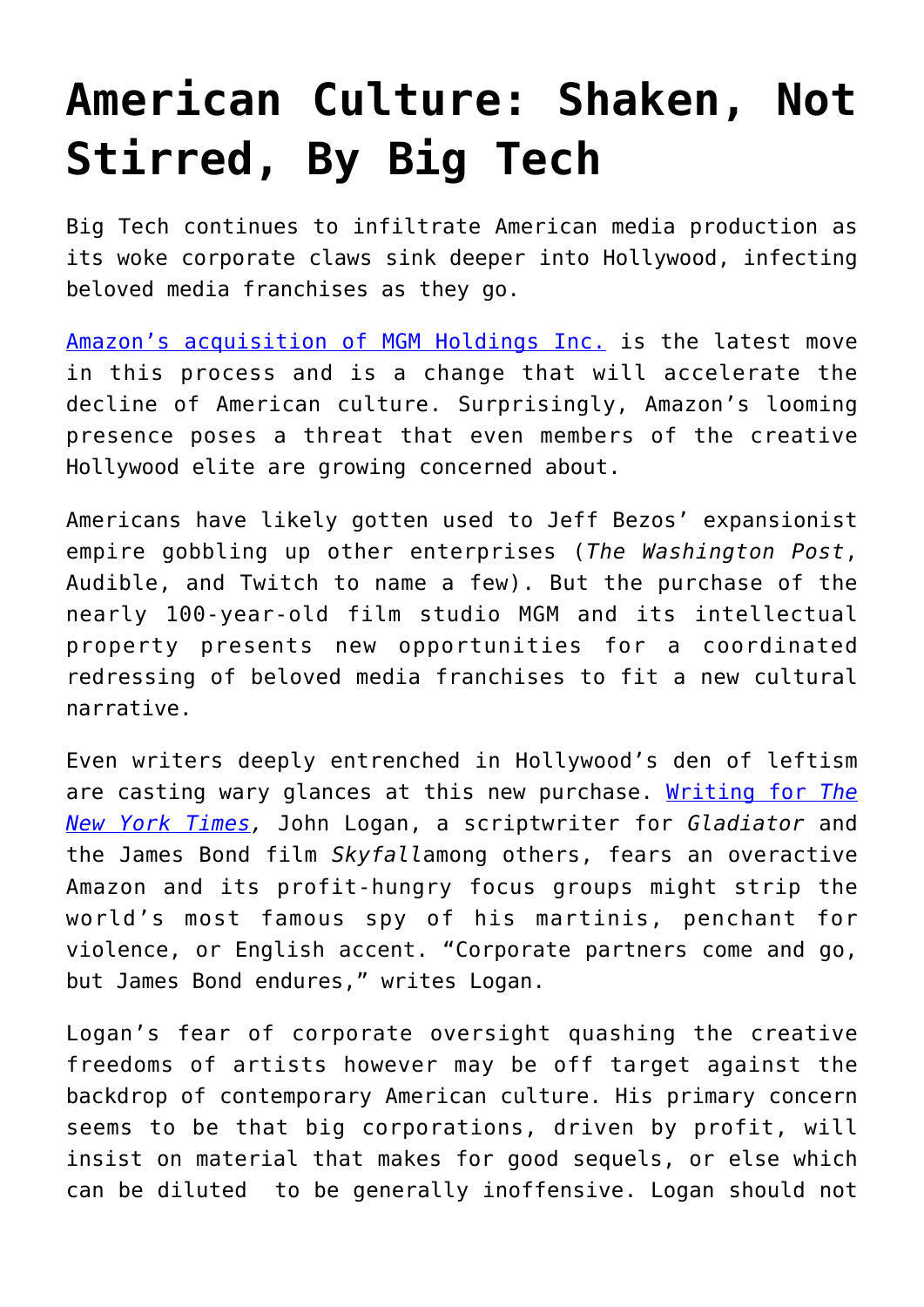fear the death of Bond's famous martini "shaken, not stirred" if only because Amazon will want to continue to profit from product placements in Bond films solicited from vodka, gin, and vermouth companies.

It is far more likely that Amazon will insist on the very changes that Logan fears they will quash, because those changes promote the moral freefall today's culture promotes. For instance, Logan discusses how he and director Sam Mendes planned a scene in *Skyfall*:

Now, the moment 007 first encounters his archnemesis is often the iconic moment in a Bond movie, the scene around which you build a lot of the narrative and cinematic rhythms. (Think about Bond first meeting Dr. No or Goldfinger or Blofeld, all classic scenes in the franchise.) Well, Sam and I boldly announced we wanted to do this pivotal scene as a homoerotic seduction.

At present, such things as a "homoerotic seduction" are no longer controversial in American culture, save the possible objection by the LGBT movement that this homoeroticism is coming from the film's villain, rather than the hero.

Neither Big Tech nor Hollywood has shown hesitation to push the boundaries of socially acceptable content in film and television as of late. From the famously adult content of HBO's *Game of Thrones*, Netflix's placement of [homosexual](https://en.wikipedia.org/wiki/The_Dragon_Prince#LGBTQ_representation) [couples in children's cartoons,](https://en.wikipedia.org/wiki/The_Dragon_Prince#LGBTQ_representation) and Amazon's own [hiring of an](https://www.catholicnewsagency.com/news/246463/petition-asks-amazon-to-avoid-nudity-in-lord-of-the-rings-series) [intimacy coordinator](https://www.catholicnewsagency.com/news/246463/petition-asks-amazon-to-avoid-nudity-in-lord-of-the-rings-series) for their upcoming *Lord of the Rings* series on their Prime streaming service, Big Tech is heavily invested in pushing their own version of morality via the production of cultural content.

These cultural infiltrations by the deep-pocketed progressives of Silicon Valley and the tech industry writ large are what Keith Preston dubs "rainbow capitalism" in [a recent piece](https://www.chroniclesmagazine.org/against-the-rainbow-capitalists/) [for](https://www.chroniclesmagazine.org/against-the-rainbow-capitalists/) *[Chronicles](https://www.chroniclesmagazine.org/against-the-rainbow-capitalists/)*[.](https://www.chroniclesmagazine.org/against-the-rainbow-capitalists/) "This conjunction of what we used to call 'big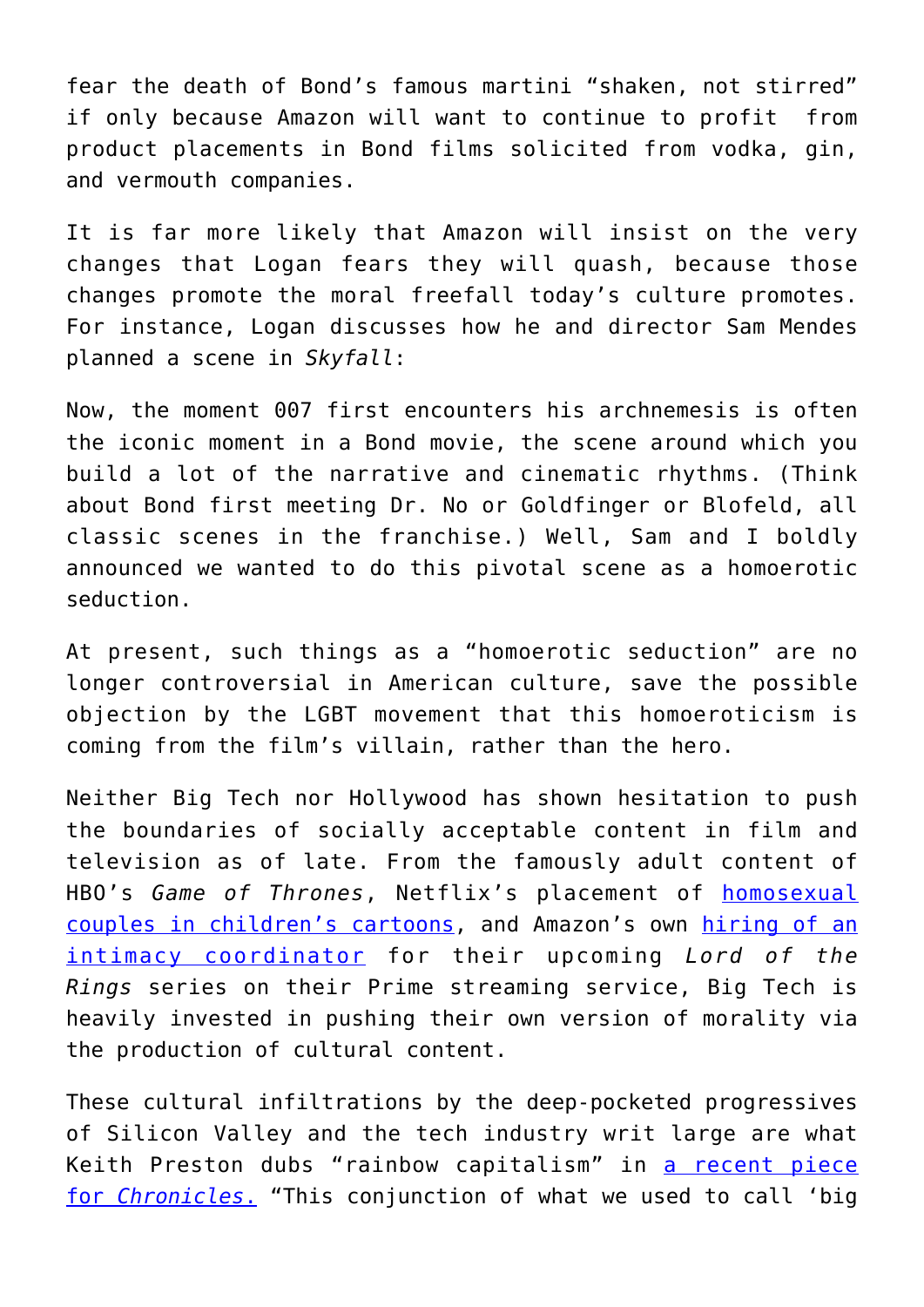business' and progressive politics has happened in large part because men like Bezos and Zuckerberg and a host of others recognize that their long-term interests are best served by the complete deracination and demoralization of the American people," Preston writes.

Logan should not fear an end of his ability to write selfproclaimed "controversy" into beloved media franchises such as James Bond. After all, the next spy to take up the 007 codename is [set to be a woman](https://www.vogue.fr/fashion-culture/article/the-next-james-bond-could-be-played-by-a-woman). Rather, as Preston alludes to, it is far more likely that Amazon and other large corporations will *insist* on what Logan believes to be controversial, precisely because the goal is to imbed such ideas so deeply in the American cultural psyche as to render them *un*controversial.

Virtually all cultural, demographic, generational, economic, political, and technological trends currently favor the left. Opinion polls, to the degree that these can be believed, indicate that public opinion is moving leftward on virtually every contentious social issue, particularly among young people. … The traditional media, cable networks, and social media combine to provide the cultural left with a propaganda apparatus that is nearly all-encompassing, and strengthened by the left's domination of virtually all 'ideas' industries and professions, from education to advertising to law to human resources.

It is not the fear of poorly made sequels that should cause concern with Amazon's acquisition of MGM or Disney's acquisition of  $20<sup>th</sup>$  Century Fox. It is the fact that this consolidation gives ever fewer men and women complete control over ever larger swaths of the American cultural landscape, and the power to terraform it to fit their preferred climate. They already possess the will to do so, and they continue to accumulate ever greater power to do the same.

The continued consolidation of America's cultural industries